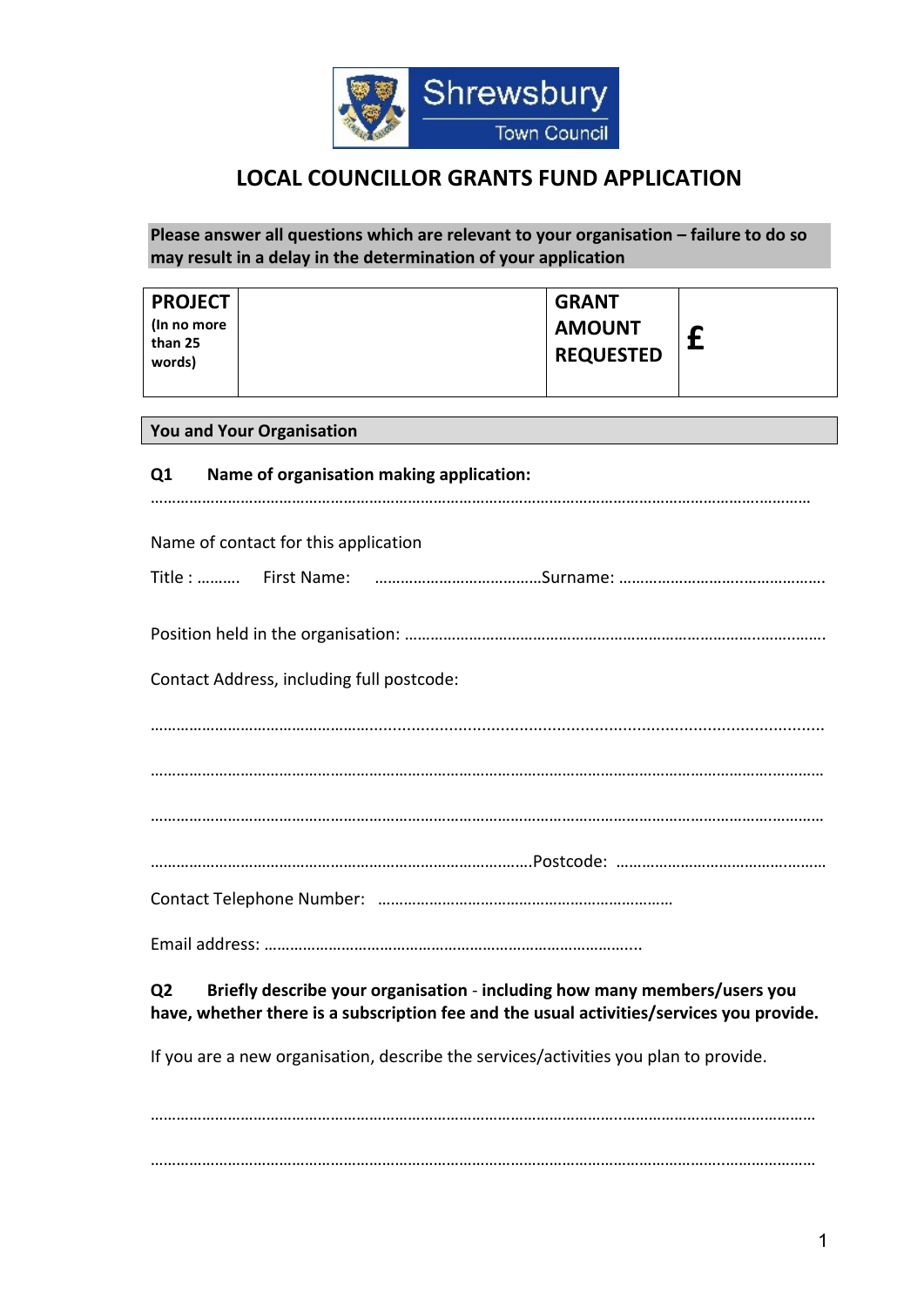…………………………………………………………….……………………………………………………………………………

…………………………………………………………………………………………………..……….……………………………

## **Q3 Please give us your bank or building society account details**

You can only apply for grant if you have a bank/building society account in the name of your organisation. We will only pay grants into an account which requires at least two people to sign each cheque or withdrawal. **These people should not be related.**

Who are the signatories and what position do they hold in your organisation?

**Details of the project or activity you are planning**

**Q4 Describe the projects/activity you plan to use this grant for.**

i) Try to be specific about what you will do and how you will do it.

………………………………………………………………………………………….……………………………………………… ………………………………………………………………………………………………….……………………………………… ………………………………………………………………………………………………………………………………………… ……………………………………………………………………………….………………………………………………………… ………………………………………………………………………………………………………………………………………… ……………………………………………………………………………………………………………….…………………………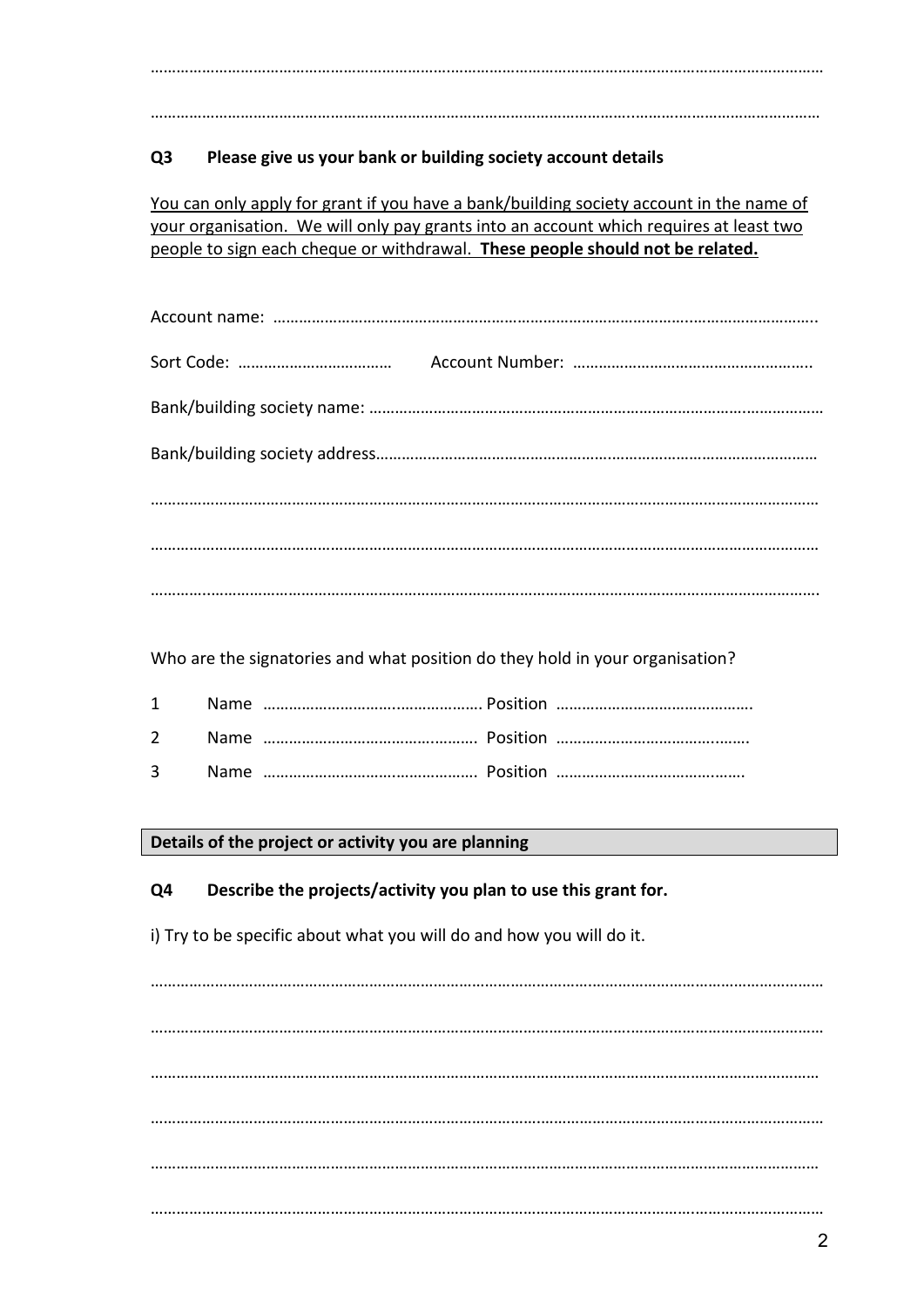ii) How many people from the Parish of Shrewsbury do you expect to  $\natural$ from your project or activity?

## **Funding of your project**

## **Q5 Required Funding**

Tell us the amount of grant requested £……………………… and provide a detailed breakdown as to how you have reached this figure.

| <b>Expenditure</b>                                                  |                    |
|---------------------------------------------------------------------|--------------------|
| What you need to spend to carry out your project?                   |                    |
|                                                                     | $\pmb{\mathsf{f}}$ |
|                                                                     | $\pmb{\mathsf{f}}$ |
|                                                                     | $\mathbf f$        |
|                                                                     | $\pmb{\mathsf{f}}$ |
|                                                                     | $\pmb{\mathsf{f}}$ |
| Income                                                              |                    |
| How will your project be funded?                                    |                    |
|                                                                     | $\pmb{\mathsf{f}}$ |
|                                                                     | $\pmb{\mathsf{f}}$ |
|                                                                     | $\pmb{\mathsf{f}}$ |
|                                                                     | £                  |
| What is the difference?                                             |                    |
| This should be the same as the amount of Grant you are applying for | £                  |

## **Any Other Information**

**Q6 Any other information which you consider to be relevant to your application.**

………………………………………………………………………………………………………………………………………… ………………………………………………………………………………………………………………………………………… ………………………………………………………………………………………………………………………………………… ………………………………………………………………………………………………………………………………………… …………………………………………………….……………………………………………………………………………………